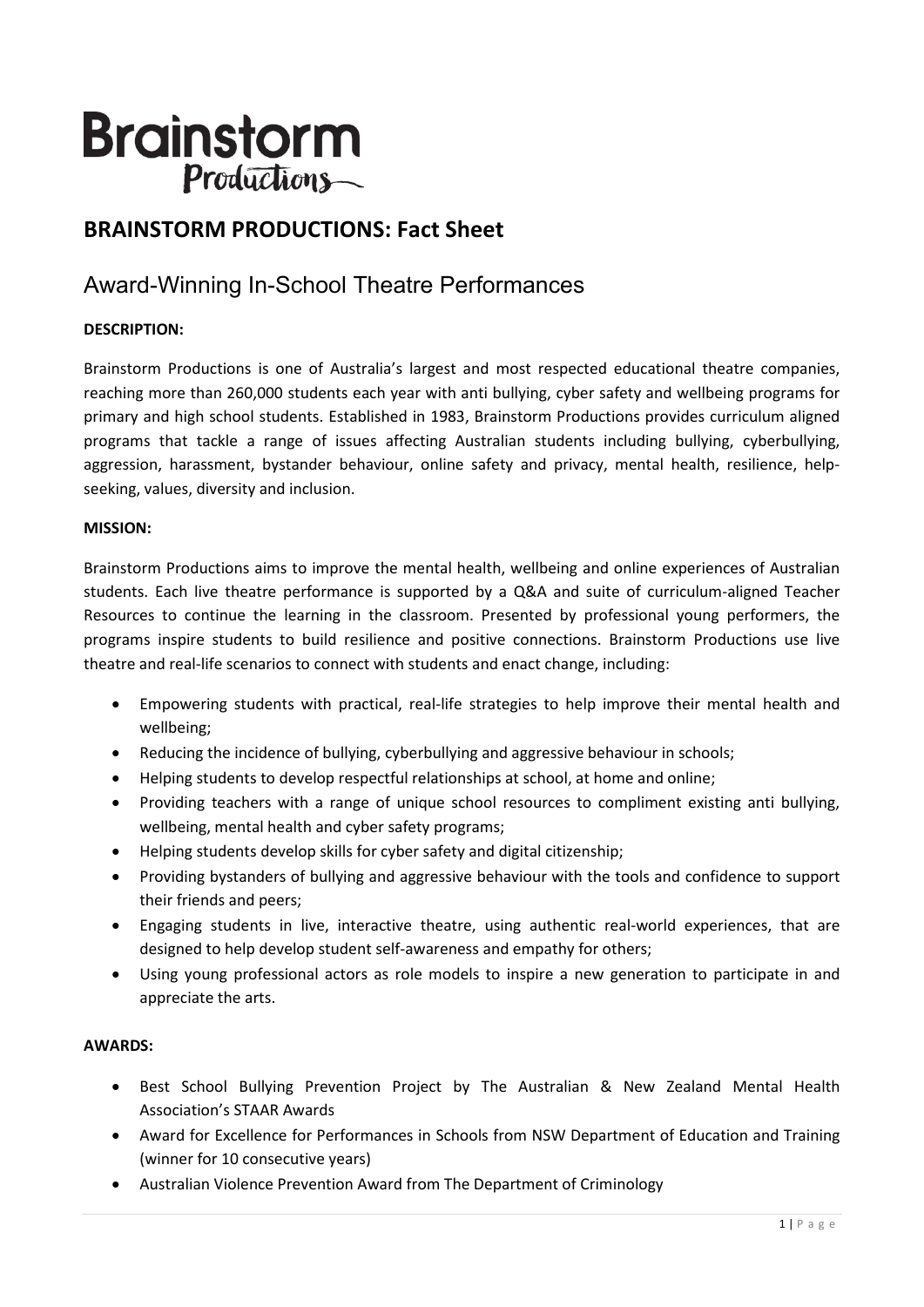• PINS Award for Excellence from Performers in Schools (winner for 5 consecutive years)

#### **PARTNERSHIPS & ENDORSEMENTS:**

- Endorsed by the eSafety Commissioner as a Trusted eSafety Provider
- R U OK? Official School Partner
- Privacy Awareness Week Partner
- Featured Channel 10's anti-bullying documentary 'From The Quadrangle'

#### **AT A GLANCE:**

- Australia's leading in-school touring theatre company
- Performing to over 260,000 students every year
- Anti-bullying, cyber bullying and student wellbeing programs
- Trusted eSafety Provider
- All programs developed by education, mental health and creative professionals, in consultation with students and teachers
- Multi award-winning, independent and ethical
- 40 years experience providing wellbeing performances to schools
- Curriculum-aligned

#### **SCHOOL PROGRAMS:**

(NB: not all programs are available at all times)

#### **Primary School Programs:**

|                                | Zanna & the Lost Code Key Themes: Cyber Safety, Bullying, Values, Resilience                        |
|--------------------------------|-----------------------------------------------------------------------------------------------------|
| <b>Being Brave</b>             | Key Themes: Resilience, Emotional Wellbeing, Bullying/Cyberbullying,<br>Coping with Loss and Change |
| <b>The Magic Words</b>         | Key Themes: Values and Respect, Cyber Safety, Student Wellbeing                                     |
| <b>The Protectors</b>          | Key Themes: Bullying, Exclusion, Cyber Safety, Resilience, Self Esteem                              |
| <b>Buddies</b>                 | Key Themes: Bullying, Cyber Safety, Friendship, Student Wellbeing                                   |
| <b>Saving Lil and Archie</b>   | Key Themes: Cyber Bullying, Digital Citizenship, Positive Connections                               |
| The H Team                     | Key Themes: Wellbeing, Bullying, Positive Behaviours                                                |
| <b>The Human Race:</b>         | Key Themes: Resilience, Values and Respect, Co-operation, Bullying                                  |
| <b>Sticks &amp; Stones K-6</b> | Key Themes: Bullying, Empathy, Friendship, Co-operation                                             |

**High School Programs:**